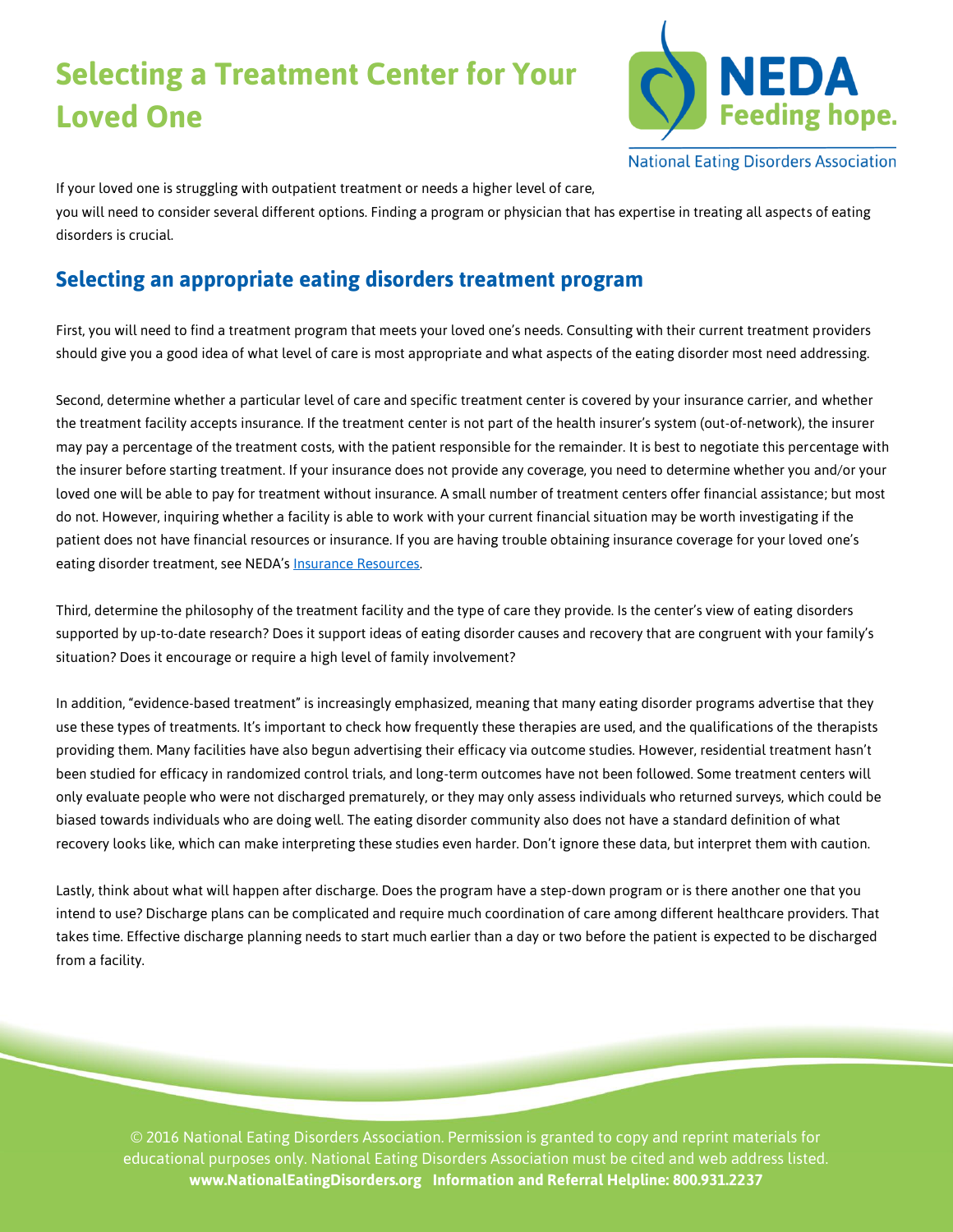Other factors to consider when selecting a treatment center include religious affiliation (if any), multidisciplinary approach to care, distance from home, staff/patient ratio, professional qualifications of staff, their experience in treating eating disorders and adjunct therapies offered. Some treatment centers provide therapies in addition to psychiatric counseling and pharmacotherapy, like equine therapy, massage, dance or art therapy. These therapies may be appealing, although there is no evidence for these being essential to treatment response, and they may not be covered by your health insurance.



**National Eating Disorders Association** 

## **Determining Quality of Care**

Determining the quality of care offered by a center is difficult at this time. No organization yet exists to specifically accredit treatment centers for the quality and standard of eating disorder-specific care. Leaders within the national eating disorders community organized in mid-2006 to develop care standards and a process for accrediting eating disorder centers. That effort is ongoing. One national organization, the Joint Commission on Accreditation of Healthcare Organizations (JCAHO), provides generic accreditation for healthcare facilities, and some eating disorder centers advertise "JCAHO accreditation." JCAHO accreditation does not link directly to quality of care for treatment of eating disorders; it assesses safety and credentials of staff.

Another issue regarding quality of care is that much care is delivered on an outpatient basis. For individual psychotherapists in private practice, no special credentialing or specialty certification exists regarding treatment of eating disorders. Thus, any mental healthcare professional can offer to treat an eating disorder whether or not he/she has experience or training in this specific area. Therefore, it is important to ask a prospective therapist about his/her knowledge about eating disorders and years of experience treating them.

## **Questions to Ask When Considering a Treatment Center**

- Does the center accept the patient's insurance? If so, how much will it cover?
- Does the center offer help in obtaining reimbursement from the insurer?
- Does the center offer financial assistance?
- How long has the center been in business?
- What is its treatment philosophy?
- Does the center have any religious affiliations and what role do they play in treatment philosophy?
- Does the center provide multidisciplinary care?
- Who will be coordinating my loved one's treatment?
- Is the location convenient for the patient and his/ her support people who will be involved through recovery?
- If family cannot participate in treatment in-person, what alternatives are there?
- What security does the facility have in place to protect my loved one?
- How quickly will you complete a full assessment of the patient?
- Prior to traveling to the treatment center: what are your specific medical criteria for admission and will you talk with my insurance company before we arrive to determine eligibility for benefits?
- What is expected of the family during the person's stay?

© 2016 National Eating Disorders Association. Permission is granted to copy and reprint materials for educational purposes only. National Eating Disorders Association must be cited and web address listed. **www.NationalEatingDisorders.org Information and Referral Helpline: 800.931.2237**